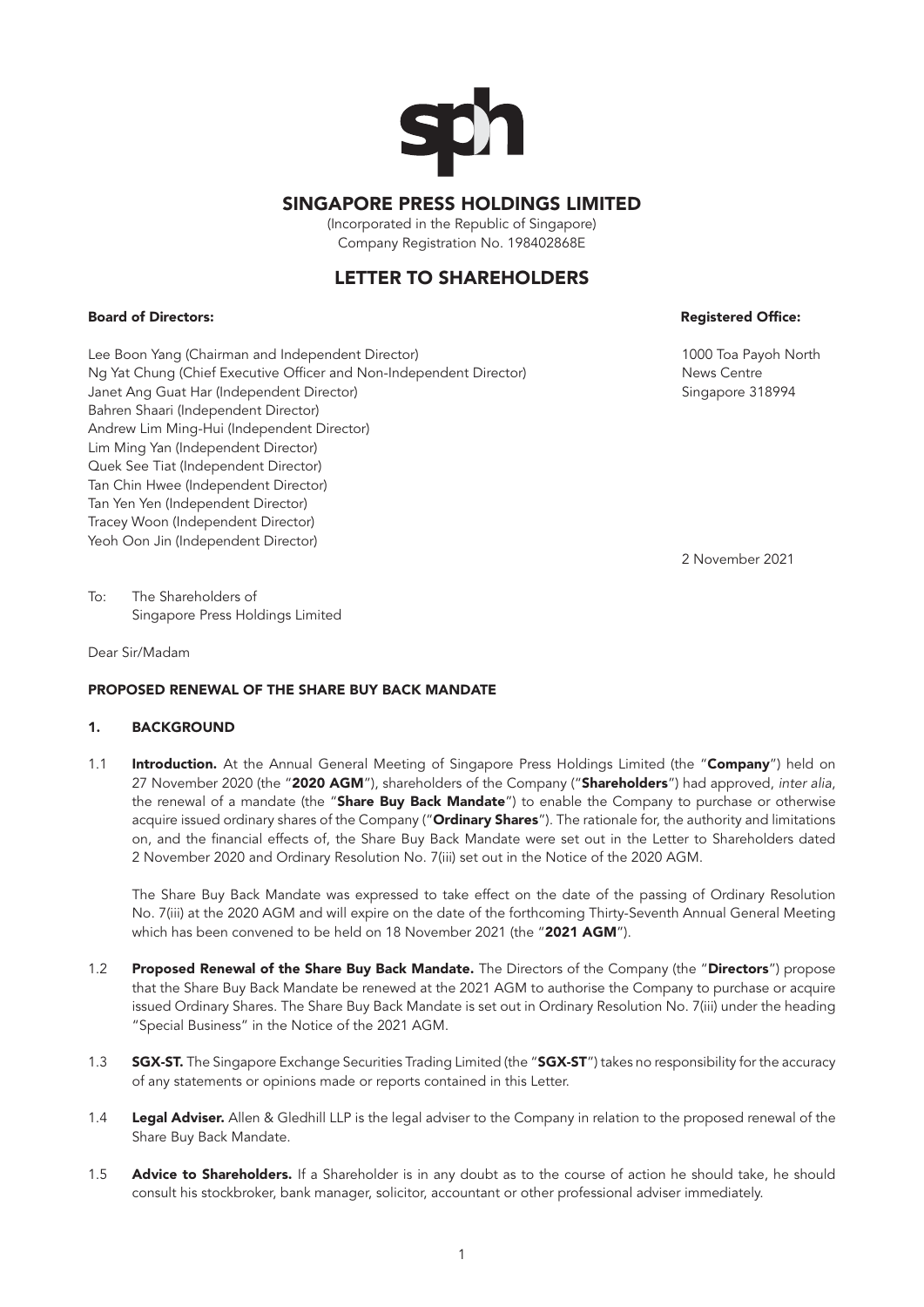## 2. THE SHARE BUY BACK MANDATE

- 2.1 Rationale. The rationale for the Company to undertake the purchase or acquisition of its issued Ordinary Shares ("Share Buy Back") is as follows:
	- (a) It is a principal mission of the Directors and management to constantly increase Shareholders' value and to improve, *inter alia*, the return on equity ("ROE") of the Company and its subsidiaries (the "Group"). Share Buy Backs at the appropriate price level is one of the ways through which the ROE of the Group may be enhanced.
	- (b) The Share Buy Back Mandate will enable the Directors to return part of the Group's surplus funds, in excess of the financial and possible investment needs of the Group, to the Shareholders. It is an expedient, effective and cost-efficient way of returning surplus cash to Shareholders.
	- (c) The Share Buy Back Mandate will give the Company greater flexibility to control, *inter alia*, the Company's share capital structure and give the Directors the ability to purchase the Ordinary Shares on the SGX-ST, where appropriate.
	- (d) Repurchased Ordinary Shares which are held in treasury may be transferred for the purposes of employee share schemes implemented by the Company. The use of treasury shares in lieu of issuing new Ordinary Shares would also mitigate the dilution impact on existing Shareholders.
- 2.2 Authority and Limits on the Share Buy Back Mandate. The authority and limitations placed on purchases or acquisitions of Ordinary Shares under the Share Buy Back Mandate, if renewed at the 2021 AGM, are substantially the same as previously approved by Shareholders at the 2020 AGM and are as follows:

## 2.2.1 Maximum Number of Ordinary Shares

Only Ordinary Shares which are issued and fully paid may be purchased or acquired by the Company. The total number of Ordinary Shares which may be purchased or acquired by the Company pursuant to the Share Buy Back Mandate is limited to that number of Ordinary Shares representing not more than 10% of the issued Ordinary Shares as at the date of the 2021 AGM at which the renewal of the Share Buy Back Mandate is approved. Treasury shares and subsidiary holdings (as defined in the Listing Manual of the SGX-ST (the "Listing Manual")<sup>(1)</sup>) will be disregarded for purposes of computing the 10% limit.

As at 1 October 2021 (the "Latest Practicable Date"), the Company had 9,114,084 treasury shares and no subsidiary holdings.

Based on 1,600,649,121 issued Ordinary Shares as at the Latest Practicable Date (and disregarding the 9,114,084 Ordinary Shares held in treasury as at that date), and assuming that on or prior to the 2021 AGM (i) no further Ordinary Shares are issued or repurchased and held as treasury shares, and (ii) no Ordinary Shares are held as subsidiary holdings, the purchase or acquisition by the Company of up to the maximum limit of 10% of its issued Ordinary Shares (excluding the 9,114,084 Ordinary Shares held in treasury) will result in the purchase or acquisition of 159,153,503 Ordinary Shares.

## 2.2.2 Duration of Authority

Purchases or acquisitions of Ordinary Shares may be made, at any time and from time to time, on and from the date of the 2021 AGM at which the renewal of the Share Buy Back Mandate is approved up to:

- (a) the date on which the next Annual General Meeting of the Company is held or required by law to be held;
- (b) the date on which the authority conferred by the Share Buy Back Mandate is revoked or varied; or
- (c) the date on which purchases and acquisitions of Ordinary Shares pursuant to the Share Buy Back Mandate are carried out to the full extent mandated,

whichever is the earliest.

<sup>(1)</sup> *"Subsidiary holdings" is defined in the Listing Manual to mean shares referred to in Sections 21(4), 21(4B), 21(6A) and 21(6C) of the Companies Act, Chapter 50.*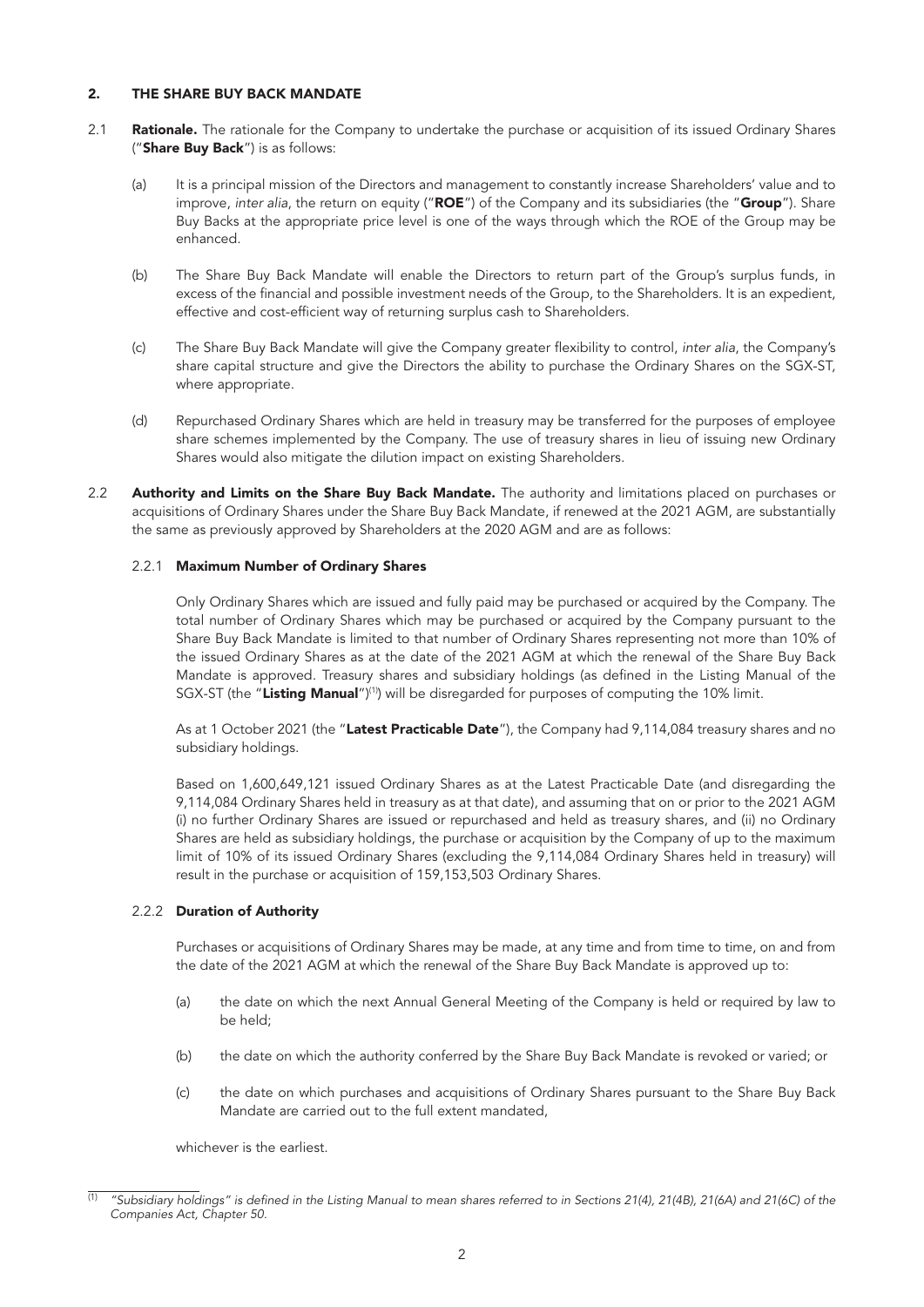### 2.2.3 Manner of Share Buy Back

A Share Buy Back may be made by way of:

- (a) an on-market Share Buy Back ("On-Market Share Buy Back"), transacted on the SGX-ST through one or more duly licensed stock brokers appointed by the Company for the purpose; and/or
- (b) an off-market Share Buy Back ("Off-Market Equal Access Share Buy Back") effected pursuant to an equal access scheme under Section 76C of the Companies Act, Chapter 50 (the "Companies Act").

The Directors may impose such terms and conditions which are not inconsistent with the Share Buy Back Mandate, the Listing Manual, including any amendments made thereto up to the Latest Practicable Date, and the Companies Act, as amended or modified from time to time, as they consider fit in the interests of the Company in connection with or in relation to any equal access scheme or schemes. An Off-Market Equal Access Share Buy Back must, however, satisfy all the following conditions:

- (i) offers for the Share Buy Back shall be made to every person who holds Ordinary Shares to purchase or acquire the same percentage of their Ordinary Shares;
- (ii) all of those persons shall be given a reasonable opportunity to accept the offers made; and
- (iii) the terms of all the offers shall be the same, except that there shall be disregarded (1) differences in consideration attributable to the fact that offers may relate to Ordinary Shares with different accrued dividend entitlements and (2) differences in the offers introduced solely to ensure that each person is left with a whole number of Ordinary Shares.

If the Company wishes to make an Off-Market Equal Access Share Buy Back in accordance with an equal access scheme, it will, pursuant to Rule 885 of the Listing Manual, issue an offer document containing at least the following information:

- (I) terms and conditions of the offer;
- (II) period and procedures for acceptances; and
- (III) information required under Rules 883(2), (3), (4), (5) and (6) of the Listing Manual.

## 2.2.4 Purchase Price

The purchase price (excluding brokerage, commission, applicable goods and services tax and other related expenses) to be paid for an Ordinary Share will be determined by the committee constituted for the purposes of effecting Share Buy Backs. The purchase price to be paid for the Ordinary Shares pursuant to Share Buy Backs (both On-Market Share Buy Backs and Off-Market Equal Access Share Buy Backs) must not exceed 105% of the Average Closing Price of the Ordinary Shares (excluding related expenses of the purchase or acquisition).

For the above purposes:

"Average Closing Price" means the average of the last dealt prices of an Ordinary Share for the five consecutive market days on which the Ordinary Shares are transacted on the SGX-ST immediately preceding the date of the On-Market Share Buy Back by the Company or, as the case may be, the date of the making of the offer pursuant to the Off-Market Equal Access Share Buy Back, and deemed to be adjusted, in accordance with the listing rules of the SGX-ST, for any corporate action that occurs during the relevant five-day period and the date of the On-Market Share Buy Back by the Company or, as the case may be, the date of the making of the offer pursuant to the Off-Market Equal Access Share Buy Back; and

"date of the making of the offer" means the date on which the Company announces its intention to make an offer for an Off-Market Equal Access Share Buy Back, stating the purchase price (which shall not be more than 105% of the Average Closing Price of the Ordinary Shares, excluding related expenses of the purchase or acquisition) for each Ordinary Share and the relevant terms of the equal access scheme for effecting the Off-Market Equal Access Share Buy Back.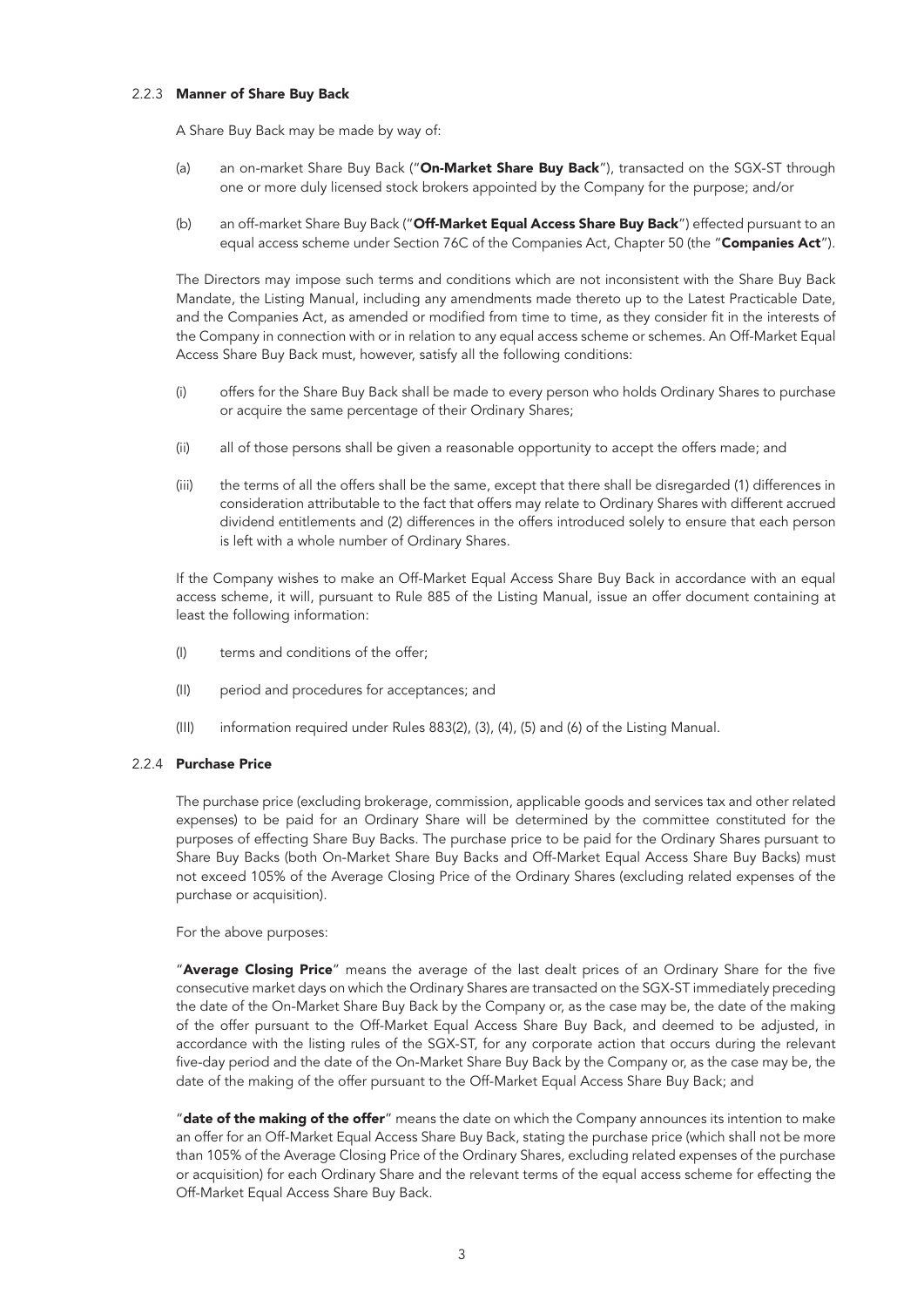- 2.3 Status of Purchased Ordinary Shares. Ordinary Shares purchased or acquired by the Company are deemed cancelled immediately on purchase or acquisition (and all rights and privileges attached to the Ordinary Shares will expire on such cancellation) unless such Ordinary Shares are held by the Company as treasury shares. The total number of issued Ordinary Shares will be diminished by the number of Ordinary Shares purchased or acquired by the Company and which are not held as treasury shares.
- 2.4 Treasury Shares. Under the Companies Act, Ordinary Shares purchased or acquired by the Company may be held or dealt with as treasury shares. Some of the provisions on treasury shares under the Companies Act are summarised below:

## 2.4.1 Maximum Holdings

The number of Ordinary Shares held as treasury shares<sup>(2)</sup> cannot at any time exceed 10% of the total number of issued Ordinary Shares.

## 2.4.2 Voting and Other Rights

The Company cannot exercise any right in respect of treasury shares. In particular, the Company cannot exercise any right to attend or vote at meetings and for the purposes of the Companies Act, the Company shall be treated as having no right to vote and the treasury shares shall be treated as having no voting rights.

In addition, no dividend may be paid, and no other distribution of the Company's assets may be made, to the Company in respect of treasury shares. However, the allotment of shares as fully paid bonus shares in respect of treasury shares is allowed. A subdivision or consolidation of any treasury share is also allowed so long as the total value of the treasury shares after the subdivision or consolidation is the same as before.

## 2.4.3 Disposal and Cancellation

Where Ordinary Shares are held as treasury shares, the Company may at any time (but subject always to the Singapore Code on Take-overs and Mergers (the "Take-over Code")):

- (a) sell the treasury shares for cash;
- (b) transfer the treasury shares for the purposes of or pursuant to any share scheme, whether for employees, directors or other persons;
- (c) transfer the treasury shares as consideration for the acquisition of shares in or assets of another company or assets of a person;
- (d) cancel the treasury shares; or
- (e) sell, transfer or otherwise use the treasury shares for such other purposes as may be prescribed by the Minister for Finance.

In addition, under Rule 704(28) of the Listing Manual, an immediate announcement must be made of any sale, transfer, cancellation and/or use of treasury shares. Such announcement must include details such as the date of the sale, transfer, cancellation and/or use of such treasury shares, the purpose of such sale, transfer, cancellation and/or use of such treasury shares, the number of treasury shares which have been sold, transferred, cancelled and/or used, the number of treasury shares before and after such sale, transfer, cancellation and/or use, the percentage of the number of treasury shares against the total number of issued shares (of the same class as the treasury shares) which are listed before and after such sale, transfer, cancellation and/or use and the value of the treasury shares if they are used for a sale or transfer, or cancelled.

2.5 Funding of Share Buy Backs. The Company may use internal sources of funds, or a combination of internal resources and external borrowings, to finance Share Buy Backs. The Directors do not propose to exercise the Share Buy Back Mandate to such an extent that the financial condition of the Group would be materially and adversely affected.

<sup>(2)</sup> *For these purposes, "treasury shares" shall be read as including shares held by a subsidiary under Sections 21(4B) or 21(6C) of the Companies Act, Chapter 50.*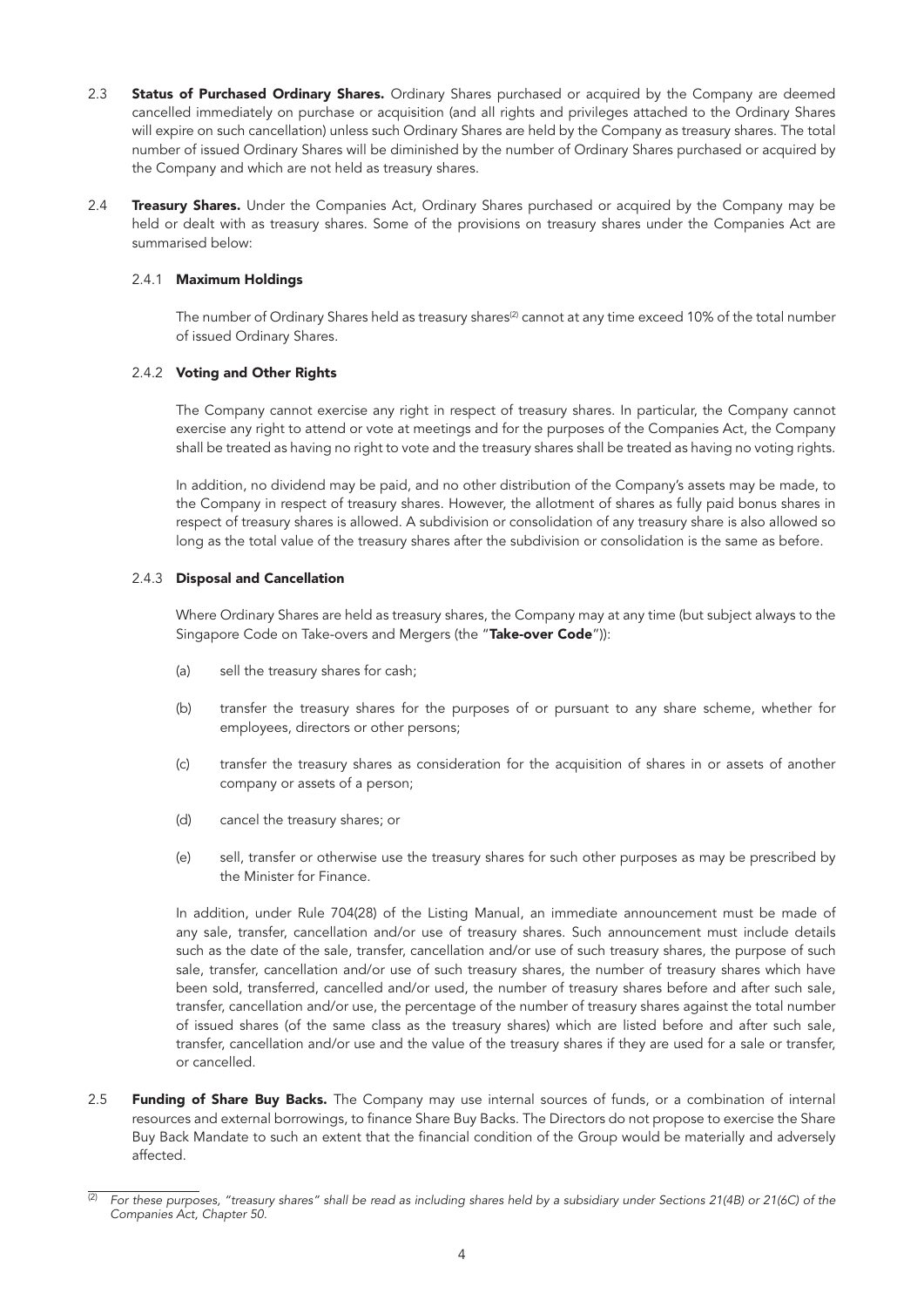2.6 Financial Effects. The financial effects of a Share Buy Back on the Group and the Company will depend on, *inter alia*, whether the Ordinary Shares are purchased or acquired out of profits and/or capital of the Company, the number of Ordinary Shares purchased or acquired, the price paid for such Ordinary Shares and whether the Ordinary Shares purchased or acquired are held in treasury or cancelled. The financial effects on the audited financial information of the Group and the Company for the financial year ended 31 August 2021 are based on the assumptions set out below:

## 2.6.1 Purchase or Acquisition out of Profits and/or Capital

Under the Companies Act, purchases or acquisitions of Ordinary Shares by the Company may be made out of the Company's profits and/or capital so long as the Company is solvent.

Where the consideration paid by the Company for the purchase or acquisition of Ordinary Shares is made out of profits, such consideration will correspondingly reduce the amount available for the distribution of cash dividends by the Company.

Where the consideration paid by the Company for the purchase or acquisition of Ordinary Shares is made out of capital, the amount available for the distribution of cash dividends by the Company will not be reduced.

## 2.6.2 Number of Ordinary Shares Purchased or Acquired

Based on 1,600,649,121 issued Ordinary Shares as at the Latest Practicable Date (and disregarding the 9,114,084 Ordinary Shares held in treasury as at that date), and assuming that on or prior to the 2021 AGM (i) no further Ordinary Shares are issued or repurchased and held as treasury shares, and (ii) no Ordinary Shares are held as subsidiary holdings, the purchase or acquisition by the Company of up to the maximum limit of 10% of its issued Ordinary Shares (excluding the 9,114,084 Ordinary Shares held in treasury) will result in the purchase or acquisition of 159,153,503 Ordinary Shares.

## 2.6.3 Maximum Price Paid for Ordinary Shares Purchased or Acquired

Assuming that the Company purchases or acquires the 159,153,503 Ordinary Shares at the maximum price of S\$2.04 for one Ordinary Share (being the price equivalent to 105% of the average last dealt prices of the Ordinary Shares for the five consecutive market days on which the Ordinary Shares were traded on the SGX-ST immediately preceding the Latest Practicable Date), the maximum amount of funds required for such Share Buy Back is approximately S\$325 million.

The maximum amount of funds required for such Share Buy Back is the same regardless of whether the Company effects an On-Market Share Buy Back or an Off-Market Equal Access Share Buy Back.

### For illustrative purposes only, assuming:

- (a) the Share Buy Back Mandate had been effective on 1 September 2020;
- (b) the Company had purchased 159,153,503 Ordinary Shares on 1 September 2020 at S\$2.04 for each Ordinary Share (being 105% of the average last dealt prices of the Ordinary Shares for the five consecutive market days on which the Ordinary Shares were traded on the SGX-ST immediately preceding the Latest Practicable Date);
- (c) the purchase or acquisition of 159,153,503 Ordinary Shares was made equally out of profits and capital, and cancelled; and
- (d) the purchase or acquisition of 159,153,503 Ordinary Shares was made equally out of profits and capital, of which the maximum number of Ordinary Shares permitted under the Companies Act to be held in treasury are held in treasury and the balance cancelled,

the financial effects of the Share Buy Back (whether pursuant to an On-Market Share Buy Back or an Off-Market Equal Access Share Buy Back) on the audited financial information of the Group and the Company for the financial year ended 31 August 2021 would have been as follows: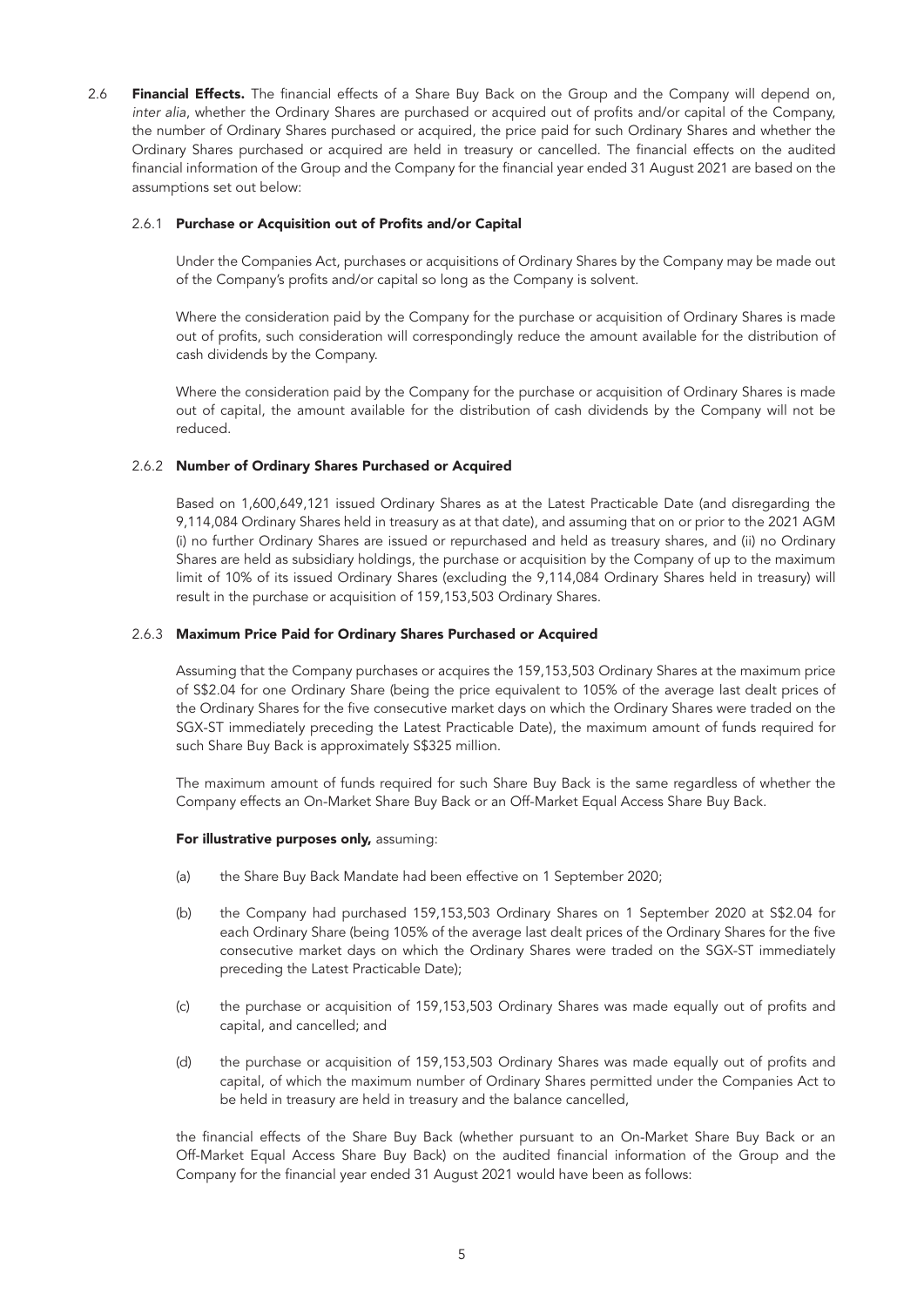## Scenario 1

Share Buy Back of up to a maximum of 10% made equally out of profits (5%) and capital (5%) and all cancelled

|                                                  | Group             |                  | <b>Company</b>    |                  |
|--------------------------------------------------|-------------------|------------------|-------------------|------------------|
|                                                  | Per               | Proforma         | Per               | <b>Proforma</b>  |
|                                                  | <b>Audited</b>    | after the        | <b>Audited</b>    | after the        |
|                                                  | <b>Financial</b>  | <b>Share Buy</b> | <b>Financial</b>  | <b>Share Buy</b> |
|                                                  | <b>Statements</b> | <b>Back</b>      | <b>Statements</b> | <b>Back</b>      |
|                                                  | S\$'000           | S\$'000          | S\$'000           | S\$'000          |
|                                                  |                   |                  |                   |                  |
| Shareholders' funds <sup>(a)</sup>               | 3,629,031         | 3,303,587        | 2,271,563         | 1,946,119        |
| Net assets <sup>(b)</sup>                        | 3,629,031         | 3,303,587        | 2,271,563         | 1,946,119        |
| Current assets                                   | 1,039,070         | 713,469          | 1,238,422         | 912,821          |
| <b>Current liabilities</b>                       | 1,086,619         | 1,086,461        | 1,478,076         | 1,477,918        |
| Total borrowings <sup>(c)</sup>                  | 3,107,803         | 3,107,803        | 1,030,620         | 1,030,620        |
| Profit attributable to Shareholders              | 92,942            | 92,171           | 151,999           | 151,228          |
| Distribution for perpetual securities            | 26,901            | 26,901           | 18,750            | 18,750           |
| Number of Shares ('000)                          |                   |                  |                   |                  |
| Ordinary Shares                                  | 1,600,649         | 1,441,496        | 1,600,649         | 1,441,496        |
| Management Shares                                | 16,362            | 16,362           | 16,362            | 16,362           |
| Less: treasury shares                            | (9, 137)          | (9, 137)         | (9, 137)          | (9, 137)         |
| Issued and paid-up share                         |                   |                  |                   |                  |
| capital (net of treasury shares)                 | 1,607,874         | 1,448,721        | 1,607,874         | 1,448,721        |
| Weighted average number                          |                   |                  |                   |                  |
| of issued and paid-up shares                     | 1,607,559         | 1,448,406        | 1,607,559         | 1,448,406        |
| <b>Financial Ratios</b>                          |                   |                  |                   |                  |
| Net assets per share                             | S\$2.26           | S\$2.28          | S\$1.41           | S\$1.34          |
| Current ratio <sup>(d)</sup> (times)             | 0.96              | 0.66             | 0.84              | 0.62             |
| Gearing <sup>(e)</sup> (times)                   | 0.86              | 0.94             | 0.45              | 0.53             |
| Earnings per share <sup>(f)</sup>                | S\$0.04           | S\$0.05          | S\$0.08           | S\$0.09          |
| Return on Shareholders' funds <sup>(g)</sup> (%) | 1.82              | 1.98             | 5.87              | 6.81             |

#### Notes:

*For the purposes of the above calculations:*

*(a) "Shareholders' funds" means the aggregate amount of issued share capital, treasury shares, capital reserve, share-based compensation reserve, hedging reserve, fair value reserve, currency translation reserve and retained profits;*

*(b) "Net assets" as disclosed above excludes perpetual securities and non-controlling interests;*

*(c) "Total borrowings" includes the aggregate borrowings from banks, financial institutions and non-controlling shareholders, and any lease liabilities;*

*(d) "Current ratio" represents the ratio of Current assets to Current liabilities;*

*(e) "Gearing" represents the ratio of Total borrowings to Shareholders' funds;*

*(f) "Earnings per share" is calculated based on Profit attributable to Shareholders less Distribution for perpetual securities, divided by Weighted average number of issued and paid-up shares; and*

*(g) "Return on Shareholders' funds" is calculated based on Profit attributable to Shareholders less Distribution for perpetual securities, divided by Shareholders' funds.*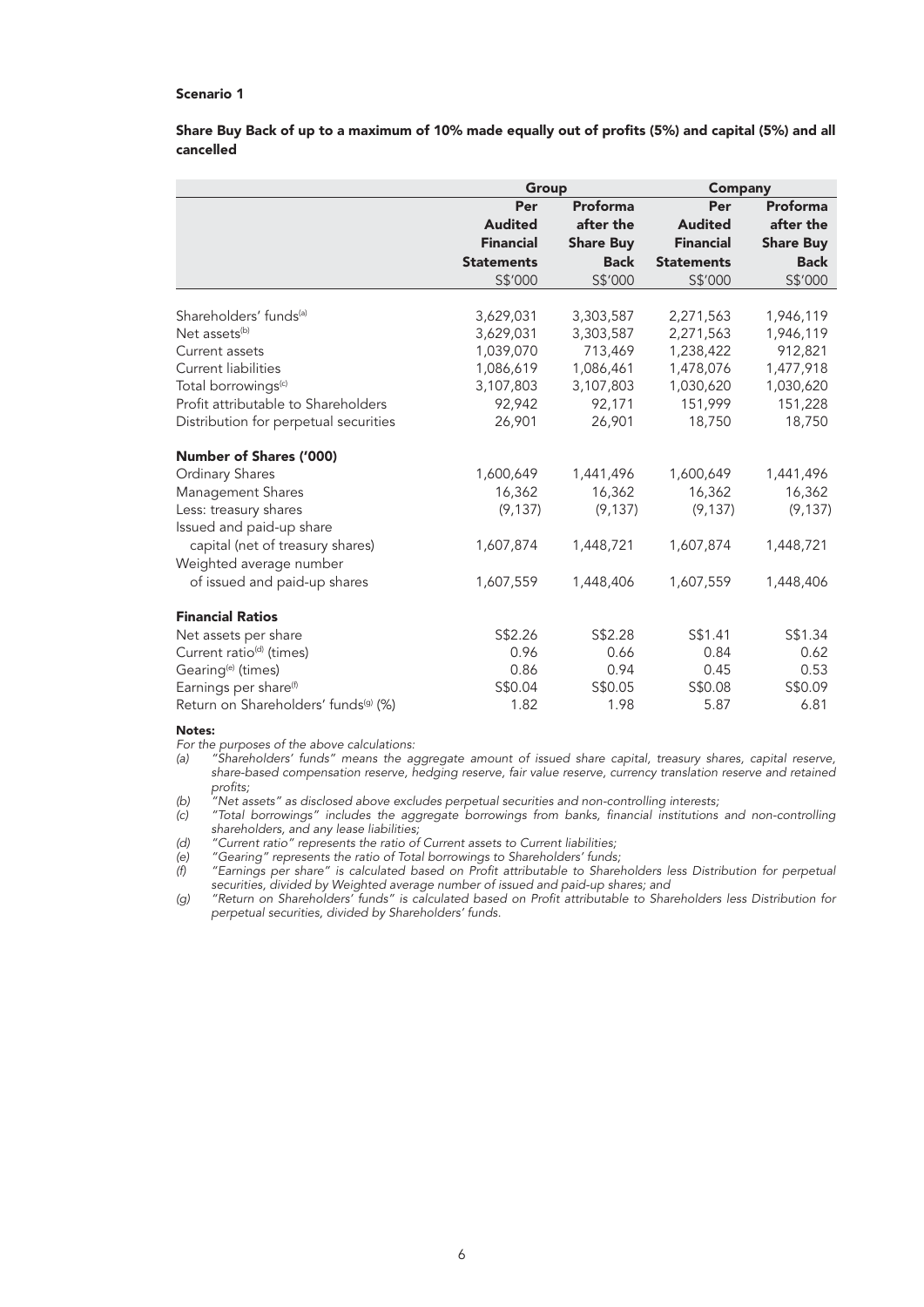## Scenario 2

Share Buy Back of up to a maximum of 10% made equally out of profits (5%) and capital (5%) and up to the maximum number permitted held in treasury and the balance cancelled

|                                                  | Group             |                  | Company           |                  |
|--------------------------------------------------|-------------------|------------------|-------------------|------------------|
|                                                  | Per               | Proforma         | Per               | Proforma         |
|                                                  | <b>Audited</b>    | after the        | <b>Audited</b>    | after the        |
|                                                  | <b>Financial</b>  | <b>Share Buy</b> | <b>Financial</b>  | <b>Share Buy</b> |
|                                                  | <b>Statements</b> | <b>Back</b>      | <b>Statements</b> | <b>Back</b>      |
|                                                  | S\$'000           | S\$'000          | S\$'000           | S\$'000          |
|                                                  |                   |                  |                   |                  |
| Shareholders' funds <sup>(a)</sup>               | 3,629,031         | 3,303,587        | 2,271,563         | 1,946,119        |
| Net assets <sup>(b)</sup>                        | 3,629,031         | 3,303,587        | 2,271,563         | 1,946,119        |
| Current assets                                   | 1,039,070         | 713,469          | 1,238,422         | 912,821          |
| Current liabilities                              | 1,086,619         | 1,086,461        | 1,478,076         | 1,477,918        |
| Total borrowings <sup>(c)</sup>                  | 3,107,803         | 3,107,803        | 1,030,620         | 1,030,620        |
| Profit attributable to Shareholders              | 92,942            | 92,171           | 151,999           | 151,228          |
| Distribution for perpetual securities            | 26,901            | 26,901           | 18,750            | 18,750           |
| Number of Shares ('000)                          |                   |                  |                   |                  |
| <b>Ordinary Shares</b>                           | 1,600,649         | 1,591,512        | 1,600,649         | 1,591,512        |
| Management Shares                                | 16,362            | 16,362           | 16,362            | 16,362           |
| Less: treasury shares                            | (9, 137)          | (159, 153)       | (9, 137)          | (159, 153)       |
| Issued and paid-up share                         |                   |                  |                   |                  |
| capital (net of treasury shares)                 | 1,607,874         | 1,448,721        | 1,607,874         | 1,448,721        |
| Weighted average number                          |                   |                  |                   |                  |
| of issued and paid-up shares                     | 1,607,559         | 1,448,406        | 1,607,559         | 1,448,406        |
| <b>Financial Ratios</b>                          |                   |                  |                   |                  |
| Net assets per share                             | S\$2.26           | S\$2.28          | S\$1.41           | S\$1.34          |
| Current ratio <sup>(d)</sup> (times)             | 0.96              | 0.66             | 0.84              | 0.62             |
| Gearing <sup>(e)</sup> (times)                   | 0.86              | 0.94             | 0.45              | 0.53             |
| Earnings per share <sup>(f)</sup>                | S\$0.04           | S\$0.05          | S\$0.08           | S\$0.09          |
| Return on Shareholders' funds <sup>(g)</sup> (%) | 1.82              | 1.98             | 5.87              | 6.81             |

#### Notes:

*For the purposes of the above calculations:*

*(a) "Shareholders' funds" means the aggregate amount of issued share capital, treasury shares, capital reserve, share-based compensation reserve, hedging reserve, fair value reserve, currency translation reserve and retained profits;*

*(b) "Net assets" as disclosed above excludes perpetual securities and non-controlling interests;*

*(c) "Total borrowings" includes the aggregate borrowings from banks, financial institutions and non-controlling shareholders, and any lease liabilities;*

*(d) "Current ratio" represents the ratio of Current assets to Current liabilities;* 

*(e) "Gearing" represents the ratio of Total borrowings to Shareholders' funds;*

*(f) "Earnings per share" is calculated based on Profit attributable to Shareholders less Distribution for perpetual securities, divided by Weighted average number of issued and paid-up shares; and*

*(g) "Return on Shareholders' funds" is calculated based on Profit attributable to Shareholders less Distribution for perpetual securities, divided by Shareholders' funds.*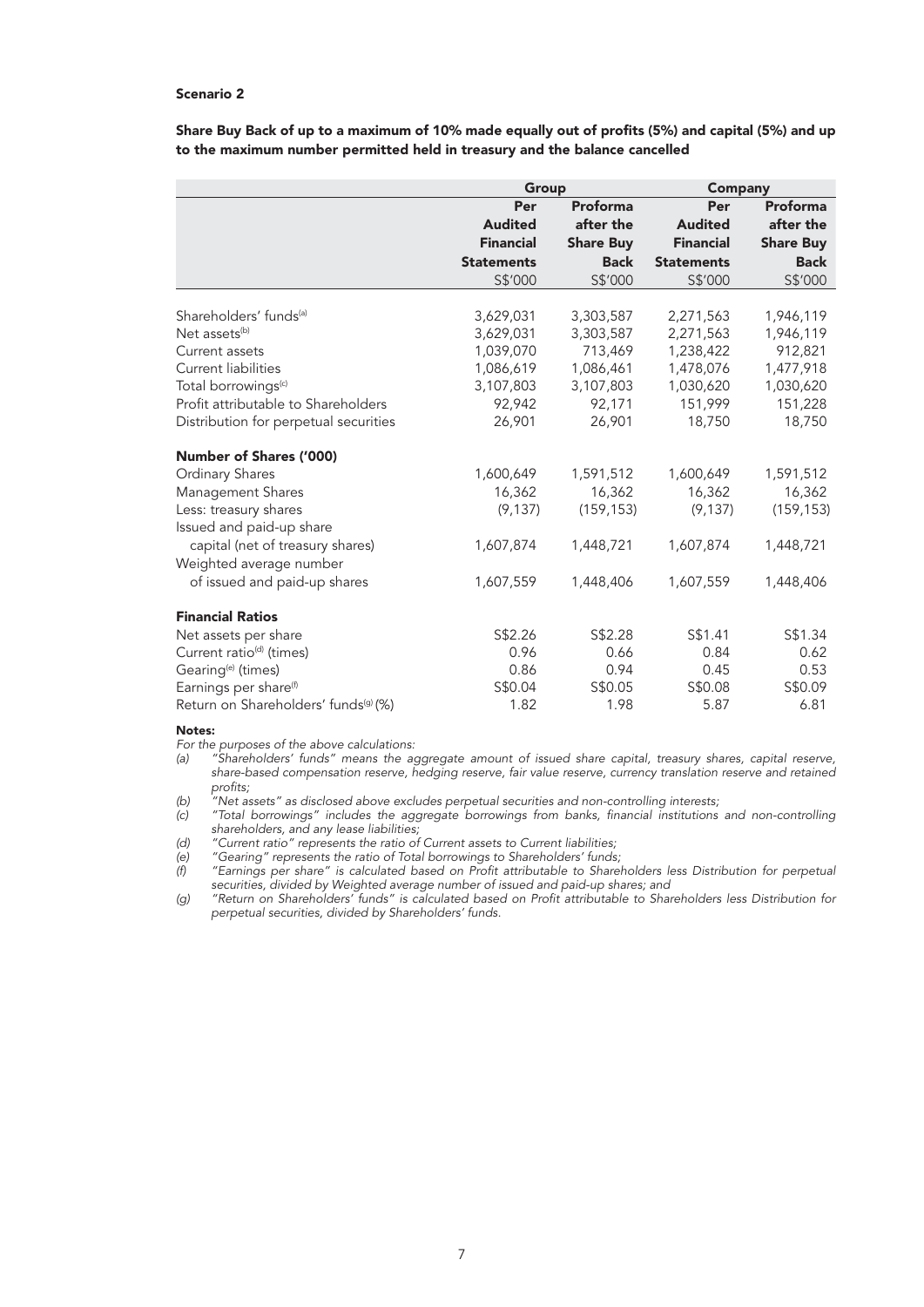## SHAREHOLDERS SHOULD NOTE THAT THE FINANCIAL EFFECTS SET OUT ABOVE ARE FOR ILLUSTRATION PURPOSES ONLY (BASED ON THE AFOREMENTIONED ASSUMPTIONS). IN PARTICULAR, IT IS IMPORTANT TO NOTE THAT THE ABOVE ANALYSIS IS BASED ON THE HISTORICAL PROFORMA NUMBERS FOR THE FINANCIAL YEAR ENDED 31 AUGUST 2021, AND IS NOT NECESSARILY REPRESENTATIVE OF FUTURE FINANCIAL PERFORMANCE.

Although the Share Buy Back Mandate would authorise the Company to purchase or acquire up to 10% of its issued Ordinary Shares (excluding treasury shares and subsidiary holdings), the Company may not necessarily purchase or acquire or be able to purchase or acquire the entire 10% of its issued Ordinary Shares (excluding treasury shares and subsidiary holdings). In addition, the Company may cancel all or part of the Ordinary Shares repurchased or hold all or part of the Ordinary Shares repurchased as treasury shares.

2.7 Shareholding Limits. The Newspaper and Printing Presses Act, Chapter 206 (the "Newspaper Act") prohibits any person from being a substantial shareholder of a newspaper company or any person, whether alone or together with his associates (as defined in the Newspaper Act), from holding or controlling 12% of the voting shares or any person from being an indirect controller (as defined in the Newspaper Act) of a newspaper company (collectively, the "Prescribed Limits"), without first obtaining the approval of the Minister for Communications and Information (the "Minister").

At the Extraordinary General Meeting of the Company held on 10 September 2021, Shareholders approved, *inter alia*, the proposed restructuring of the media business of the Company (the "Media Business Restructuring"). As disclosed in the Circular to Shareholders dated 17 August 2021, it is envisaged that following closing ("Closing") of the Media Business Restructuring, the provisions of the Newspaper Act (including the Prescribed Limits) will no longer apply to the Company. The Company will make the appropriate announcement if and when Closing takes place. Prior to Closing, the provisions of the Newspaper Act (including the Prescribed Limits) continue to be applicable with respect to the Company and its share capital.

## A Share Buy Back prior to Closing may inadvertently cause the percentage shareholding of a Shareholder whose shareholding in the Company is close to any of the Prescribed Limits, to exceed such limits.

Prior to Closing, a Shareholder whose shareholding is close to any of the Prescribed Limits and whose shareholding may exceed any such limits by reason of a Share Buy Back is advised to seek the prior approval of the Minister to continue to hold, on such terms as may be imposed by the Minister, the Ordinary Shares which he may hold in excess of any of the Prescribed Limits, as a consequence of a Share Buy Back.

2.8 Take-over implications arising from Share Buy Backs. Appendix 2 of the Take-over Code ("Appendix 2") contains the Share Buy-Back Guidance Note. The take-over implications arising from any purchase or acquisition by the Company of its Ordinary Shares are set out below.

## 2.8.1 Obligation to make a Take-over Offer

If, as a result of any purchase or acquisition by the Company of Ordinary Shares, the proportionate interest in the voting capital of the Company of a Shareholder and persons acting in concert with him increases, such increase will be treated as an acquisition for the purposes of Rule 14 of the Take-over Code. If such increase results in a change of effective control, or, as a result of such increase, a Shareholder or a group of Shareholders acting in concert obtains or consolidates effective control of the Company, such Shareholder or group of Shareholders acting in concert could become obliged to make a take-over offer for the Company under Rule 14 of the Take-over Code.

### 2.8.2 Persons Acting in Concert

Under the Take-over Code, persons acting in concert comprise individuals or companies who, pursuant to an agreement or understanding (whether formal or informal) co-operate, through the acquisition by any of them of shares in a company to obtain or consolidate effective control of that company.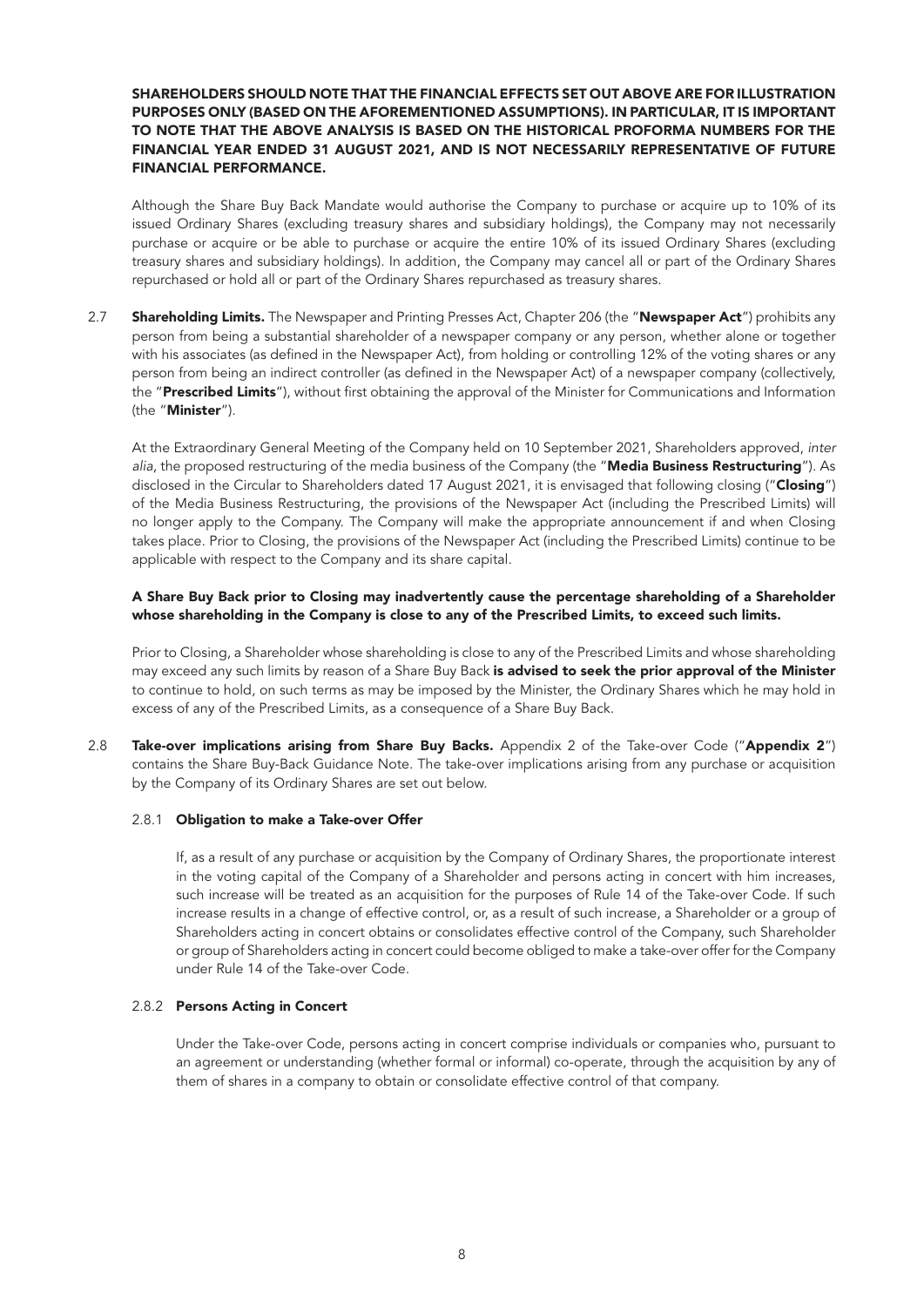Unless the contrary is established, the Take-over Code presumes, *inter alia*, the following individuals and companies to be persons acting in concert:

- (a) the following companies:
	- (i) a company;
	- (ii) the parent company of (i);
	- (iii) the subsidiaries of (i);
	- (iv) the fellow subsidiaries of (i);
	- (v) the associated companies of any of (i), (ii), (iii) or (iv);
	- (vi) companies whose associated companies include any of (i), (ii), (iii), (iv) or (v); and
	- (vii) any person who has provided financial assistance (other than a bank in the ordinary course of business) to any of the above for the purchase of voting rights; and
- (b) a company with any of its directors (together with their close relatives, related trusts as well as companies controlled by any of the directors, their close relatives and related trusts).

The circumstances under which Shareholders (including Directors) and persons acting in concert with them respectively will incur an obligation to make a take-over offer under Rule 14 of the Take-over Code after a purchase or acquisition of Ordinary Shares by the Company are set out in Appendix 2 of the Take-over Code.

## 2.8.3 Effect of Rule 14 and Appendix 2

In general terms, the following are the effects of Rule 14 and Appendix 2 of the Take-over Code:

- (a) Unless exempted, Directors and persons acting in concert with them will incur an obligation to make a take-over offer under Rule 14 if, as a result of the Company purchasing or acquiring its Ordinary Shares, the voting rights of such Directors and their concert parties would increase to 30% or more, or if the voting rights of such Directors and their concert parties fall between 30% and 50% of the Company's voting rights, the voting rights of such Directors and their concert parties increase by more than 1% in any period of six months. In calculating the percentages of voting rights of such Directors and their concert parties, treasury shares shall be excluded.
- (b) A Shareholder who is not acting in concert with Directors will not be required to make a take-over offer under Rule 14 if, as a result of the Company purchasing or acquiring its Ordinary Shares, the voting rights of such Shareholder in the Company would increase to 30% or more, or if such Shareholder holds between 30% and 50% of the Company's voting rights, the voting rights of such Shareholder increases by more than 1% in any period of six months. Such Shareholder need not abstain from voting in respect of the resolution authorising the Share Buy Back Mandate.

Based on information in the Company's Register of Substantial Shareholders as at the Latest Practicable Date, there are no substantial Shareholders, and no Shareholder will become obliged to make a take-over offer for the Company under Rule 14 of the Take-over Code as a result of the purchase or acquisition by the Company of the maximum limit of 10% of its issued Ordinary Shares (excluding treasury shares) as at the Latest Practicable Date.

Shareholders are reminded that those who are in doubt as to their obligations, if any, to make a mandatory take-over offer under the Take-over Code as a result of Share Buy Backs by the Company should consult the Securities Industry Council and/or their professional advisers at the earliest opportunity.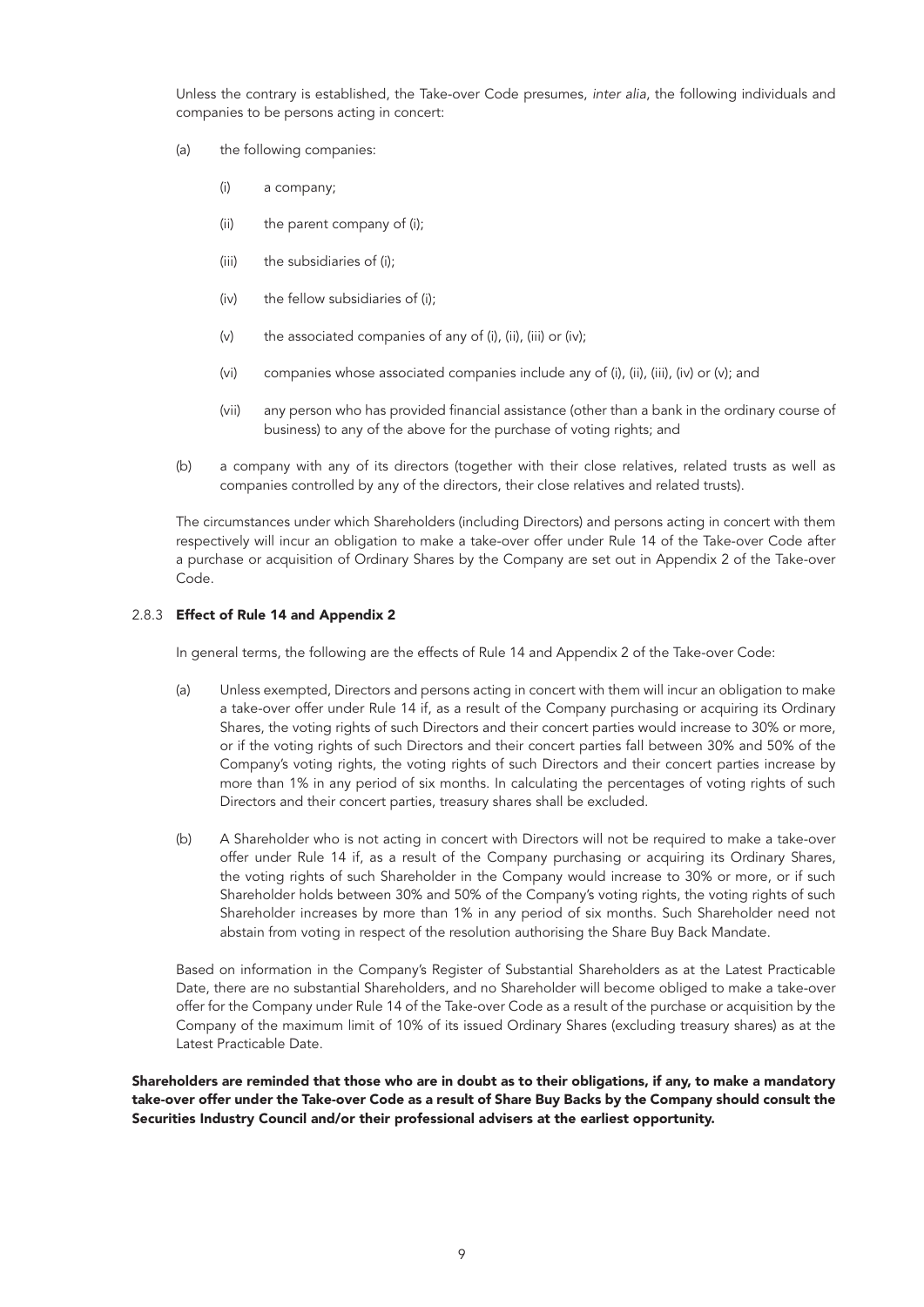2.9 Listing Status of the Ordinary Shares. The Listing Manual requires a listed company to ensure that at least 10% of the equity securities (excluding treasury shares, preference shares and convertible equity securities) in a class that is listed is at all times held by the public (as defined in the Listing Manual). As at the Latest Practicable Date, not less than 99.95% of the issued Ordinary Shares (excluding Ordinary Shares held in treasury) are held by public Shareholders. Accordingly, the Company is of the view that there is a sufficient number of Ordinary Shares in issue held by public Shareholders which would permit the Company to undertake purchases or acquisitions of its Ordinary Shares up to the full 10% limit pursuant to the proposed Share Buy Back Mandate without affecting the listing status of the Ordinary Shares on the SGX-ST, causing market illiquidity or affecting orderly trading.

The Company will not effect a Share Buy Back if immediately following the Share Buy Back, the continuing shareholding spread requirement prescribed by the SGX-ST which is in force at the time of the intended Share Buy Back cannot be maintained. The Directors will ensure that Share Buy Backs will not have an adverse effect on the listing status of the Ordinary Shares on the SGX-ST.

- 2.10 Reporting Requirements. Rule 886 of the Listing Manual specifies that a listed company shall report all purchases or acquisitions of its shares to the SGX-ST not later than 9.00 a.m. (a) in the case of an On-Market Share Buy Back, on the market day following the day of purchase or acquisition of any of its shares, and (b) in the case of an Off-Market Equal Access Share Buy Back, on the second market day after the close of acceptances of the offer. Such announcement (which must be in the form of Appendix 8.3.1 to the Listing Manual) must include, *inter alia*, details of the date of the purchase, the total number of shares purchased, the number of shares cancelled, the number of shares held as treasury shares, the purchase price per share or the highest and lowest prices paid for such shares (as applicable), the total consideration (including stamp duties and clearing charges) paid or payable for the shares, the number of shares purchased as at the date of announcement (on a cumulative basis), the number of issued shares excluding treasury shares and subsidiary holdings after the purchase, the number of treasury shares held after the purchase and the number of subsidiary holdings after the purchase.
- 2.11 No Purchases During Price or Trade Sensitive Developments. While the Listing Manual does not expressly prohibit any purchase of shares by a listed company during any particular time or times, because the listed company would be regarded as an "insider" in relation to any proposed purchase or acquisition of its issued shares, the Company will not undertake any purchase or acquisition of Ordinary Shares pursuant to the proposed Share Buy Back Mandate at any time after a price or trade sensitive development has occurred or has been the subject of a decision until the price or trade sensitive information has been publicly announced.

In particular, in line with the best practices on securities dealing set out in Rule 1207(19)(c) of the Listing Manual, the Company will not purchase or acquire any Ordinary Shares through On-Market Share Buy Backs or Off-Market Equal Access Share Buy Backs during the period of one month immediately preceding the announcement of the Company's half-year and full-year financial statements.

2.12 Previous Purchases. As at the Latest Practicable Date, the Company had not purchased or acquired any of its Ordinary Shares pursuant to the Share Buy Back Mandate approved by Shareholders at the 2020 AGM, whether by way of On-Market Share Buy Backs or Off-Market Equal Access Share Buy Backs.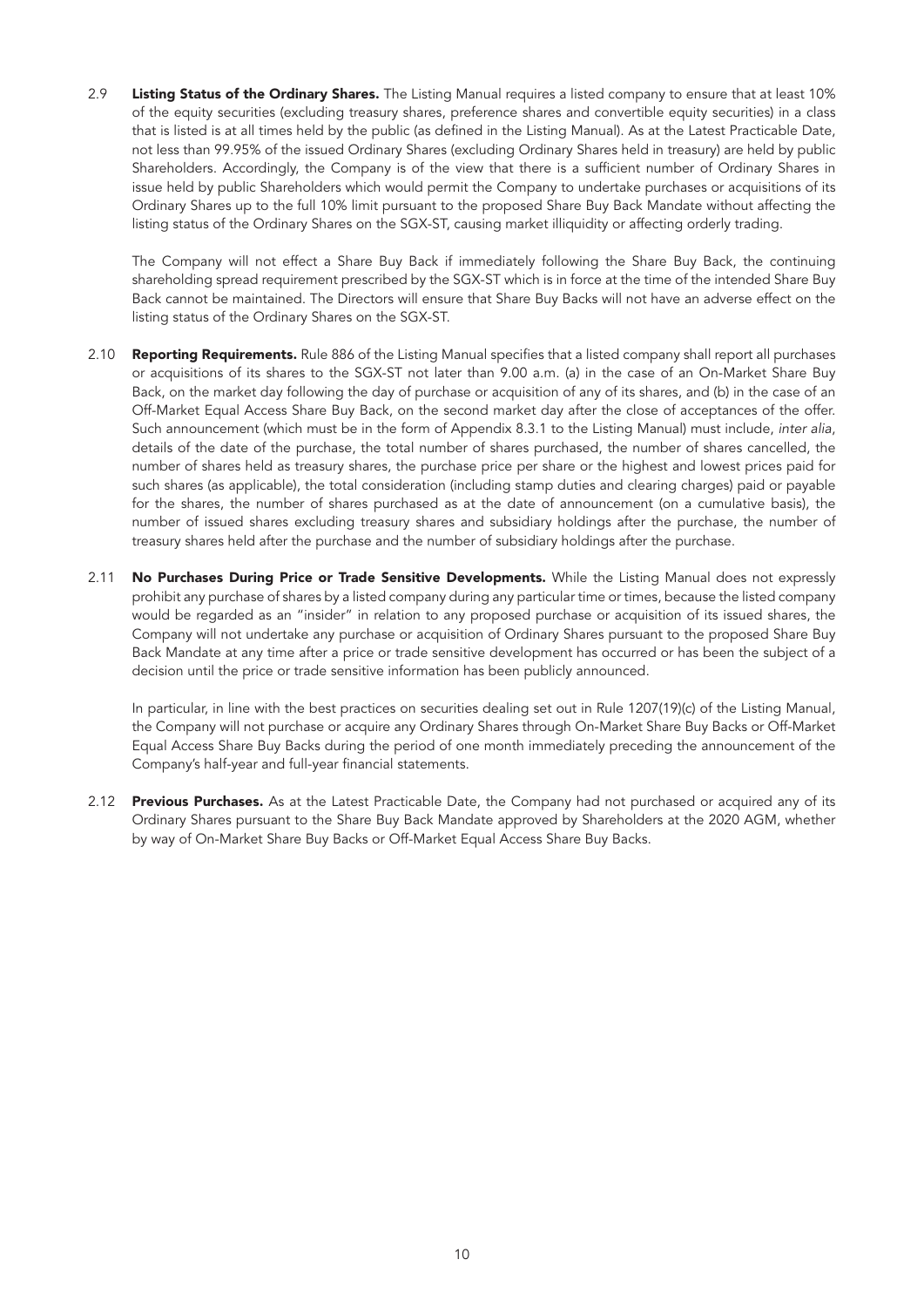## 3. DIRECTORS' INTERESTS

3.1 Directors' Interests in Ordinary Shares. The interests of the Directors in Ordinary Shares as recorded in the Register of Directors' Shareholdings as at the Latest Practicable Date are set out below:

|                     | <b>Direct Interest</b>    |       | <b>Deemed Interest</b>    |       |
|---------------------|---------------------------|-------|---------------------------|-------|
|                     | No. of<br><b>Ordinary</b> |       | No. of<br><b>Ordinary</b> |       |
| <b>Director</b>     | <b>Shares</b>             | %     | <b>Shares</b>             | %     |
| Lee Boon Yang       | 88,000                    | 0.006 |                           |       |
| Ng Yat Chung        | 301,058                   | 0.019 |                           |       |
| Janet Ang Guat Har  | 45,000                    | 0.003 | 4,250                     |       |
| Bahren Shaari       | 49,000                    | 0.003 |                           |       |
| Andrew Lim Ming-Hui | 56,000                    | 0.004 |                           |       |
| Lim Ming Yan        | 33,000                    | 0.002 |                           |       |
| Quek See Tiat       | 59,000                    | 0.004 | 57,333                    | 0.003 |
| Tan Chin Hwee       | 47,000                    | 0.003 |                           |       |
| Tan Yen Yen         | 42,000                    | 0.003 |                           |       |
| Tracey Woon         | 16,000                    | 0.001 |                           |       |
| Yeoh Oon Jin        |                           |       |                           |       |

The interests of the Directors in outstanding awards granted under the SPH Performance Share Plan 2016 as at the Latest Practicable Date are set out below:

| <b>Director</b> | No. of Ordinary Shares comprised in<br>outstanding awards |  |  |
|-----------------|-----------------------------------------------------------|--|--|
| Ng Yat Chung    | 1,876,800*                                                |  |  |

#### Note:

*\* Represents:* 

*(a) 1,233,200 Ordinary Shares comprised in conditional awards granted under the SPH Performance Share Plan 2016. The actual number of Ordinary Shares awarded could range from 0% to 200% of the relevant award depending on the level of achievement against the pre-set performance conditions; and*

*(b) 643,600 Ordinary Shares comprised in awards granted under the SPH Performance Share Plan 2016 which are pending release.* 

<sup>3.2</sup> Directors' Interests in Management Shares. The interests of the Directors in management shares<sup>(3)</sup> of the Company as recorded in the Register of Directors' Shareholdings as at the Latest Practicable Date are set out below:

|                     | <b>Direct Interest</b> |                   | <b>Deemed Interest</b> |   |
|---------------------|------------------------|-------------------|------------------------|---|
|                     | No. of                 |                   | No. of                 |   |
|                     | <b>Management</b>      | <b>Management</b> |                        |   |
| <b>Director</b>     | <b>Shares</b>          | %                 | <b>Shares</b>          | % |
| Lee Boon Yang       | 4                      |                   |                        |   |
| Ng Yat Chung        | 8                      |                   |                        |   |
| Janet Ang Guat Har  | 4                      |                   |                        |   |
| Bahren Shaari       | 4                      |                   |                        |   |
| Andrew Lim Ming-Hui |                        |                   |                        |   |
| Lim Ming Yan        |                        |                   |                        |   |
| Quek See Tiat       |                        |                   |                        |   |
| Tan Chin Hwee       | 4                      |                   |                        |   |
| Tan Yen Yen         |                        |                   |                        |   |
| Tracey Woon         |                        |                   |                        |   |
| Yeoh Oon Jin        |                        |                   |                        |   |

<sup>&</sup>lt;sup>(3)</sup> At the Extraordinary General Meeting of the Company held on 10 September 2021, Shareholders approved, inter alia, the proposed conversion of each management share of the Company into one Ordinary Share pursuant to Article 64(2) of the Company's *Constitution, with effect from and subject to Closing of the Media Business Restructuring. The Company will make the appropriate announcement if and when Closing takes place.*